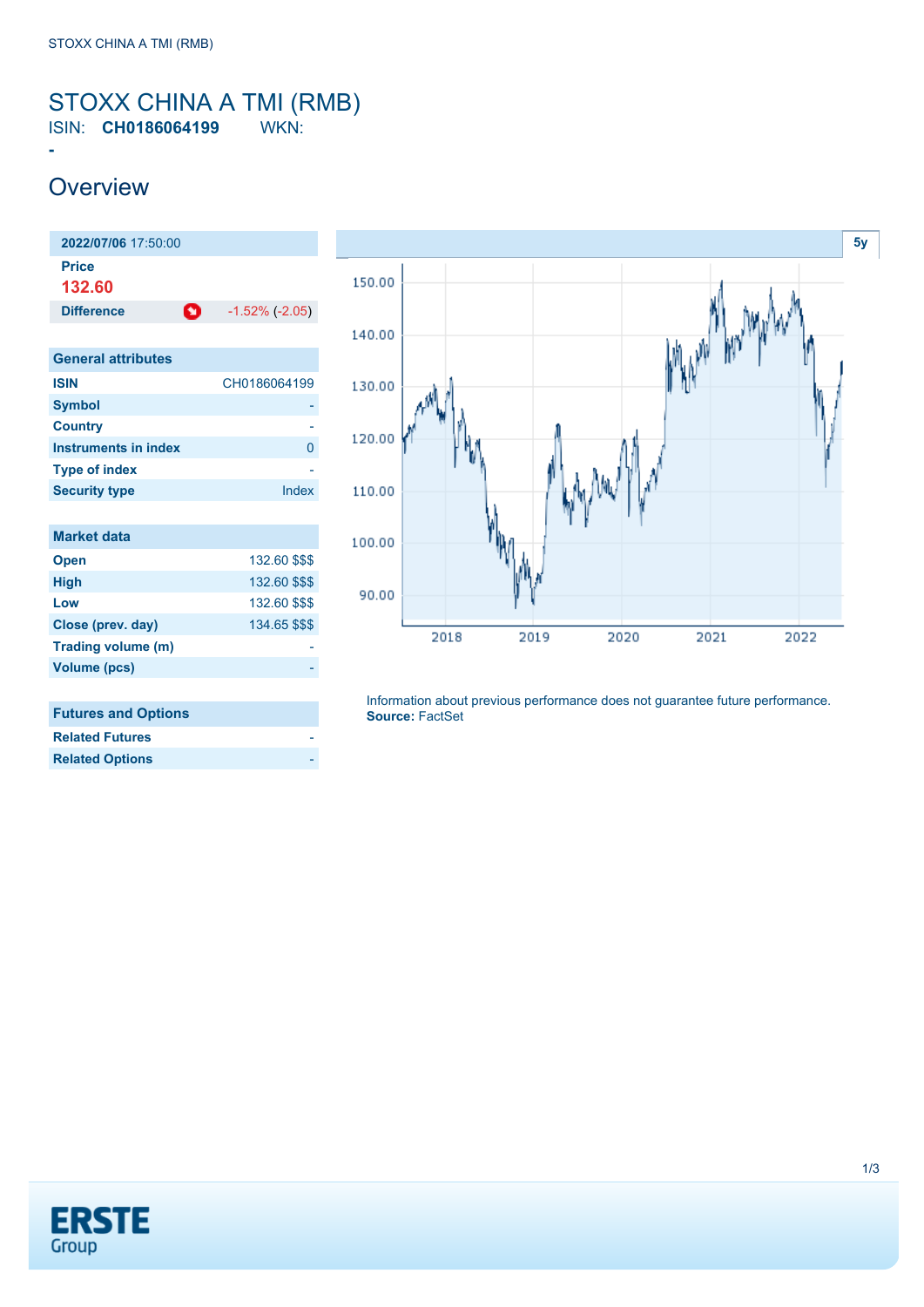### **Details**

**2022/07/06** 17:50:00 **Price 132.60**

**Difference 1.52% (-2.05)** 

| <b>General attributes</b> |              |
|---------------------------|--------------|
| <b>ISIN</b>               | CH0186064199 |
| <b>Symbol</b>             |              |
| <b>Country</b>            |              |
| <b>Security type</b>      | Index        |
| Instruments in index      |              |

| <b>Market data</b> |               |
|--------------------|---------------|
| <b>Open</b>        | 132.60 \$\$\$ |
| <b>High</b>        | 132.60 \$\$\$ |
| Low                | 132.60 \$\$\$ |
| Close (prev. day)  | 134.65 \$\$\$ |
| Trading volume (m) |               |
| Volume (pcs)       |               |



#### **Performance and Risk**

|                   | 6m       | 1v       | 3v        |
|-------------------|----------|----------|-----------|
| <b>Perf</b> (%)   | $-8.46%$ | $-6.10%$ | $+18.15%$ |
| Perf (abs.)       | $-12.25$ | $-8.61$  | $+20.37$  |
| <b>Beta</b>       |          |          |           |
| <b>Volatility</b> | 22.74    | 18.75    | 18.97     |

Information about previous performance does not guarantee future performance. **Source:** FactSet

| <b>Price data</b>                           |                            |
|---------------------------------------------|----------------------------|
| Ø price 5 days   Ø volume 5 days (pcs.)     | 134.04 \$\$\$ (0)          |
| Ø price 30 days   Ø volume 30 days (pcs.)   | 128.64 \$\$\$ (0)          |
| Ø price 100 days   Ø volume 100 days (pcs.) | 127.07 \$\$\$ (0)          |
| Ø price 250 days   Ø volume 250 days (pcs.) | 136.26 \$\$\$ (0)          |
| <b>YTD High   date</b>                      | 146.89 \$\$\$ (2022/01/04) |
| <b>YTD Low   date</b>                       | 110.76 \$\$\$ (2022/04/26) |
| 52 Weeks High   date                        | 149.00 \$\$\$ (2021/09/13) |
| 52 Weeks Low   date                         | 110.76 \$\$\$ (2022/04/26) |